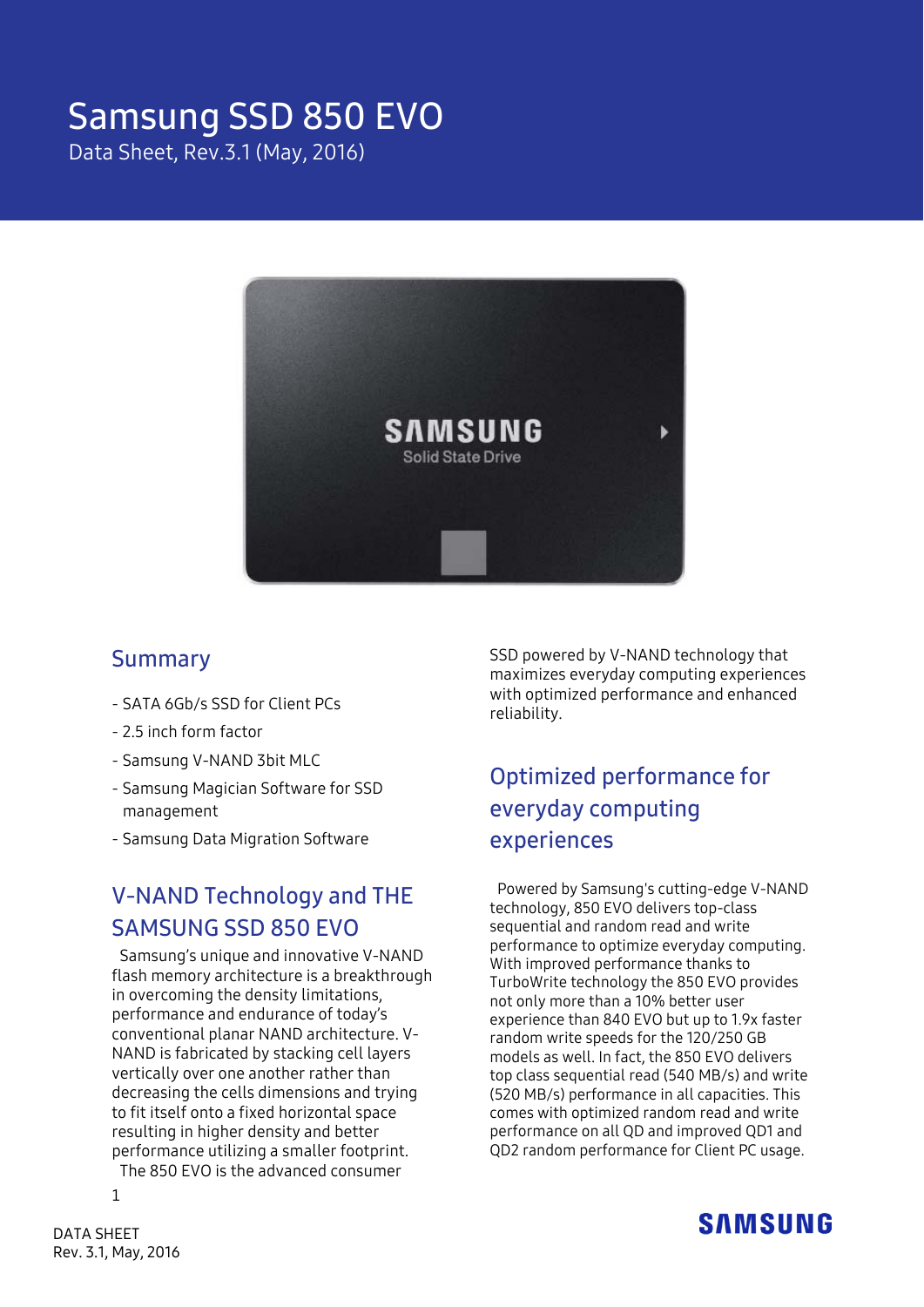### Reinforcement of TurboWrite **Technology**

In the early stages of the 840 EVO, Samsung adopted sequential write performance first. With TurboWrite, write speeds are significantly accelerated during data transfers by creating a high-performance write buffer in the SSD. If a consecutive write operation (i.e. no idle time) exceeds the size of the buffer, the transfer will exit TurboWrite and be processed at "After TurboWrite" speeds. Once the buffer is cleared, TurboWrite performance will resume. However, the buffer size for TurboWrite is more than sufficient for everyday PC use, and you should experience accelerated speeds for most workloads.

For the 850 EVO, enhanced TurboWrite technology applied to random write speeds up to 1.9x faster for the 120 GB model and 1.25x faster for the 250GB model over the 840 EVO.

# Guaranteed endurance and reliability for maximum use

#### Guaranteed endurance

The 850 EVO delivers guaranteed endurance and reliability by doubling the Tera bytes Written(TBW) compared to the previous generation 840 EVO backed by an industry leading 5 year warranty.

With twice the endurance of a typical NAND flash SSD, the 850 EVO will keep working as long as you do. The 850 EVO guarantees a 5 year limited warranty or 75TBW for 120GB, 250GB, 150TBW for 500GB, 1TB and 300TBW for 2TB and 4TB.

#### Enhanced reliability with improved sustained performance

With enhanced reliability through improved sustained performance, the 850 EVO assures long-term dependable performance up to 30% longer than the 840 EVO with minimized performance degradation. This means you can use it every day when taking care of work or entertaining yourself knowing it will keep performing even with heavy daily workloads over the years.

#### Advanced data encryption

The 850 EVO provides the same data encryption feature as the 840 EVO does. Self-Encrypting Drive (SED) security technology will help keep data safe at all times. It includes an AES 256-bit hardware-based encryption engine to ensure that your personal files remain secure. Being hardware-based, the encryption engine secures your data without performance degradation that you may experience with a software-based encryption. Also, 850 EVO is compliant with advanced security management solutions (TCG Opal and IEEE 1667). Magician will guide "How to use security features". Furthermore, you can erase or initialize data with the crypto erase service with PSID.

### Efficient power management for all PC applications

Power consumption affects everyone. You actually save of up to 50% more on power than with the 840 EVO during write operations thanks to V-NAND consuming half the power of 2D planar NAND.

Plus, whether it's preserving battery life for longer cordless use or just saving on costs, power management is important. Device sleep signals the SSD to enter a low power state which is vital for ultra-books and other battery powered devices. With 850 EVO's Device Sleep at a highly efficient 2mW you get longer battery life on your notebook thanks to a controller optimized for V-NAND. With the 850 EVO you can work and play longer without having to plug in.

# **SAMSUNG**

 $\overline{2}$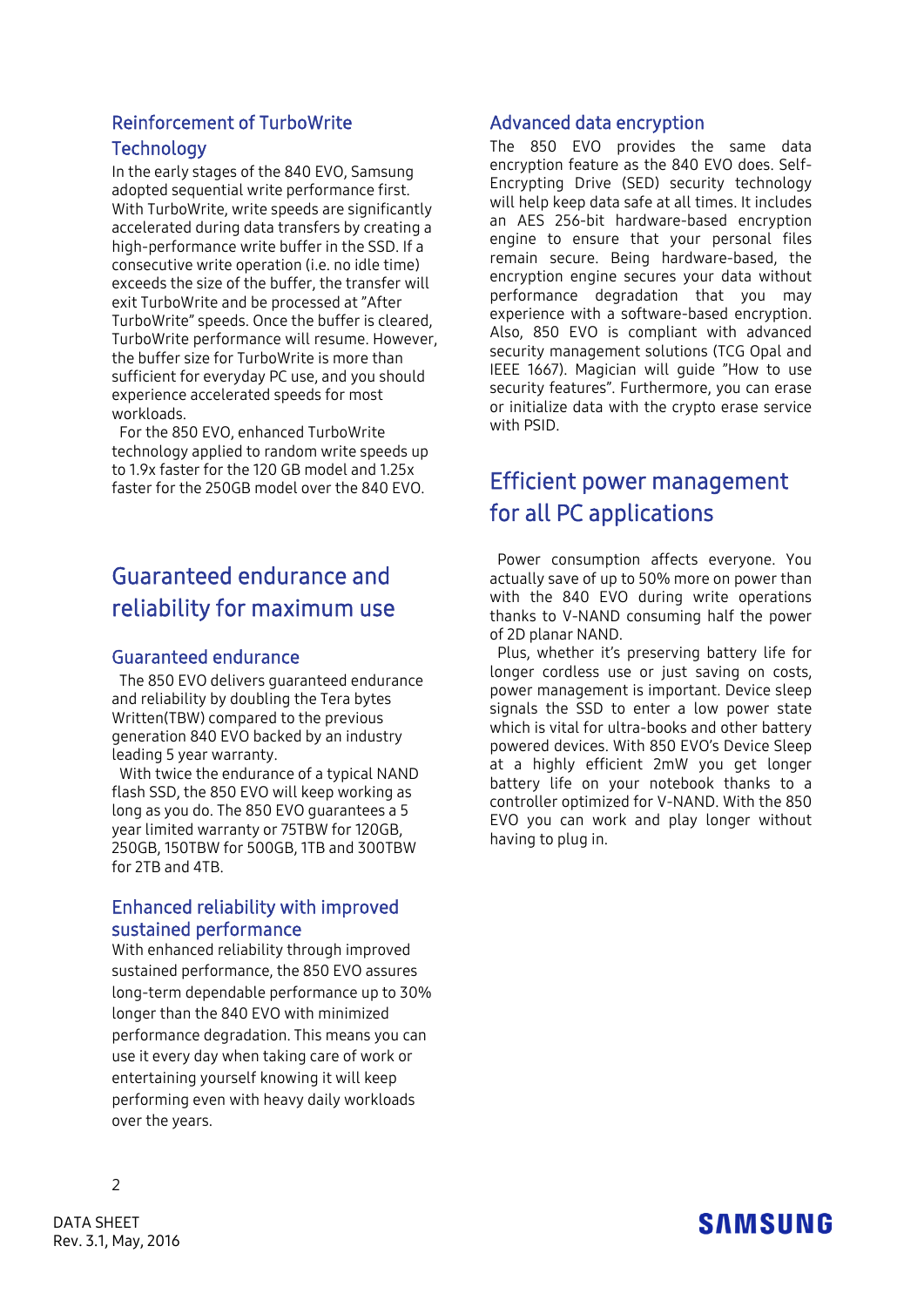### Technical Specifications

| Samsung SSD 850 EVO        |                                                                                               |                                                                      |  |  |
|----------------------------|-----------------------------------------------------------------------------------------------|----------------------------------------------------------------------|--|--|
| <b>Usage Application</b>   | Client PCs                                                                                    |                                                                      |  |  |
| Capacity                   | 120GB, 250GB, 500GB, 1TB(1,000GB), 2TB(2,000GB), 4TB(4,000GB)                                 |                                                                      |  |  |
| Dimensions (LxWxH)         | 100 x 69.85 x 6.8 (mm)                                                                        |                                                                      |  |  |
| Interface                  | SATA 6Gb/s (compatible with SATA 3Gb/s and SATA 1.5Gb/s)                                      |                                                                      |  |  |
| Form Factor                | 2.5 inch                                                                                      |                                                                      |  |  |
| Controller                 | Samsung MGX controller(120GB, 250GB, 500GB & 1TB)                                             |                                                                      |  |  |
|                            | Samsung MHX controller (2TB & 4TB)                                                            |                                                                      |  |  |
| <b>NAND Flash Memory</b>   | Samsung V-NAND 3bit MLC                                                                       |                                                                      |  |  |
| <b>DRAM Cache Memory</b>   | 256MB(120GB) or 512MB(250GB&500GB) or                                                         |                                                                      |  |  |
|                            | 1GB(1TB) or 2GB(2TB) or 4GB(4TB) LPDDR3 DRAM Cache Memory                                     |                                                                      |  |  |
|                            | Sequential Read:                                                                              | Max. 540 MB/s                                                        |  |  |
|                            | Sequential Write**:                                                                           | Max. 520 MB/s                                                        |  |  |
|                            | 4KB Random Read (QD1):                                                                        | Max. 10,000 IOPS                                                     |  |  |
|                            | 4KB Random Write(QD1):                                                                        | Max. 40,000 IOPS(250GB/500GB/1TB/2TB/4TB)                            |  |  |
| Performance*               |                                                                                               | Max. 38,000 IOPS(120GB)                                              |  |  |
|                            | 4KB Random Read(QD32):                                                                        | Max. 98,000 IOPS(500GB/1TB/2TB/4TB)                                  |  |  |
|                            |                                                                                               | Max. 97,000 IOPS(250GB)                                              |  |  |
|                            |                                                                                               | Max. 94,000 IOPS(120GB)                                              |  |  |
|                            | 4KB Random Write(QD32):                                                                       | Max. 90,000 IOPS(500GB/1TB/2TB/4TB)<br>Max. 88,000 IOPS(120GB/250GB) |  |  |
| <b>Data Security</b>       |                                                                                               |                                                                      |  |  |
|                            | AES 256-bit Full Disk Encryption, TCG/Opal V2.0, Encrypted Drive(IEEE1667)                    |                                                                      |  |  |
| Weight<br>Reliability      | Max. 55g<br>MTBF: 1.5 million hours                                                           |                                                                      |  |  |
|                            |                                                                                               |                                                                      |  |  |
| <b>TBW</b>                 | 120/250GB: 75TBW                                                                              |                                                                      |  |  |
|                            | 500GB/1TB: 150TBW                                                                             |                                                                      |  |  |
|                            | 2TB/4TB: 300 TBW                                                                              |                                                                      |  |  |
| Power Consumption***       | Active Read/Write (Average): Max. 3.1W(4TB) / Max. 3.6W(4TB)                                  |                                                                      |  |  |
|                            | Idle: Max. 70mW(4TB)<br>Device Sleep(Typ.): 2mW(120/250/500GB), 4mW(1TB), 5mW(2TB), 10mW(4TB) |                                                                      |  |  |
| <b>Supporting features</b> | TRIM(Required OS support), Garbage Collection, S.M.A.R.T                                      |                                                                      |  |  |
|                            | 0°C to 70°C<br>Operating:                                                                     |                                                                      |  |  |
| Temperature                | Non-Operating:                                                                                | -40°C to 85°C                                                        |  |  |
| Humidity                   | 5% to 95%, non-condensing                                                                     |                                                                      |  |  |
| Vibration                  | Non-Operating:                                                                                | 20~2000Hz, 20G                                                       |  |  |
| <b>Shock</b>               | Non-Operating:                                                                                | 1500G, duration 0.5m sec, 3 axis                                     |  |  |
| Warranty                   | 5 years limited                                                                               |                                                                      |  |  |

\* Sequential performance measurements based on CrystalDiskMark v.3.0.1. Random performance measurements based on Iometer1.1.0 Performance may vary based on SSD's firmware version, system hardware & configuration.

Test system configuration : Intel Core i7-4790K @ 4.0GHz, DDR3 1600MHz 8GB, OS – Windows7 Ultimate x64 SP1, IRST 13.0.3.1001, Chipset : Intel® Z97PRO

\*\* Sequential Write performance measurements based on TurboWrite technology. , The sequential write performances after TurboWrite region are 150MB/s(120GB), 300MB/s(250GB) and 500MB/s(500GB/1TB).

\*\*\* Power consumption measured with IOmeter 1.1.0 with Intel i7-4770K, DDR3 8GB, Intel®DH87RL OS- Windows7 Ultimate x64 SP1



3